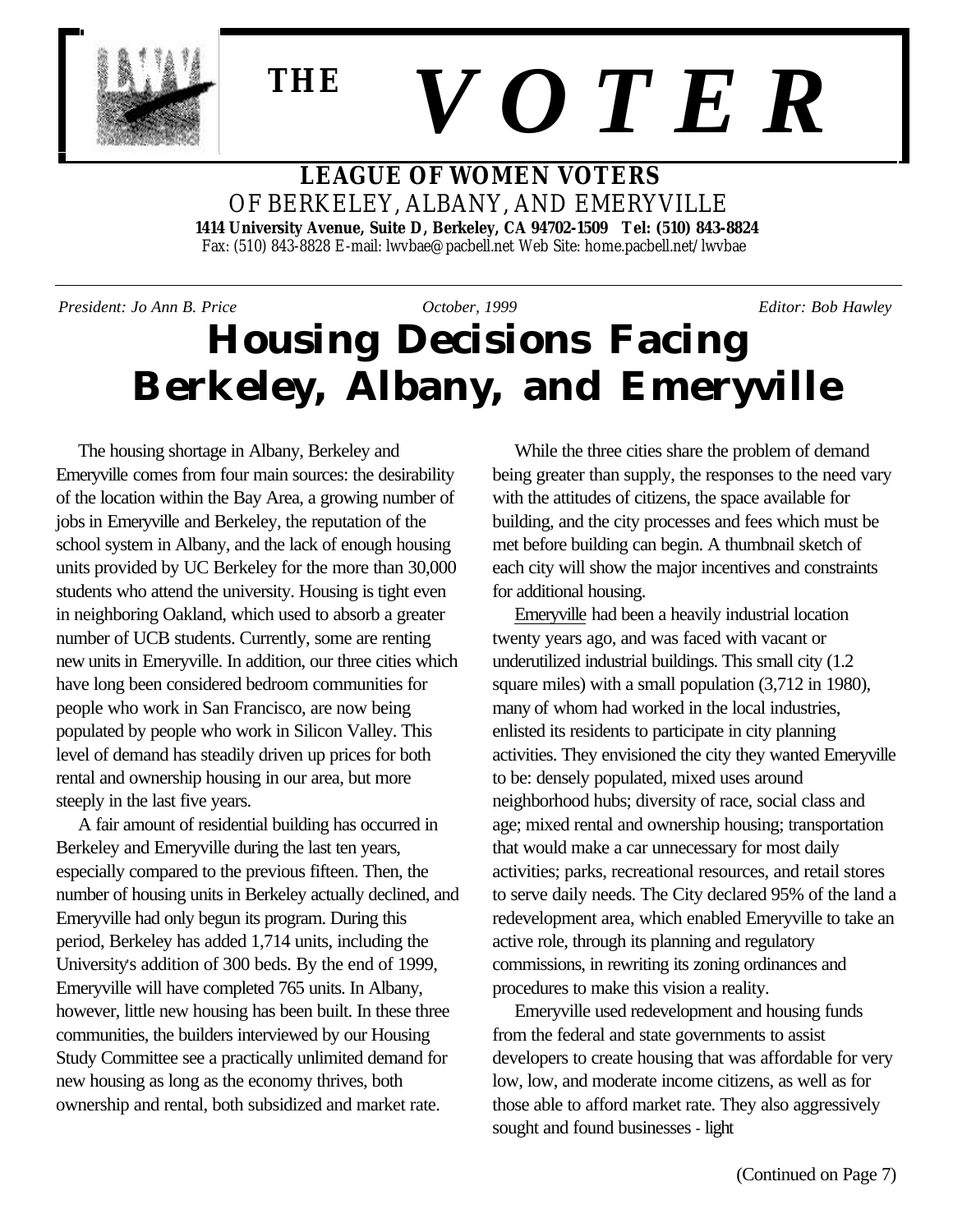#### **President's Column The Richness of the League Experience**

 Being a member of the League of Women Voters is a beneficial experience that can be as simple or as multilayered as you choose. You can write your annual dues check and then sit back happy in the knowledge that you're supporting: "a nonpartisan political organization that encourages the informed and active participation of citizens in government, works to increase understanding of major public policy issues, and influences public policy through education and advocacy". In this mode you will also receive excellent information on issues facing government at the local, regional, state, and national levels. By merely reading this information, you will become better informed to lobby personally and make the electoral decisions before you.

On the other hand, you may choose to get involved with League study, action, program, voter service, community service, membership, or leadership B or some combination of the above. League committees dealing with these listed activities provide worthwhile opportunities to educate the public, as well as League members in areas of League positions and policies. Anyone who has served on a League study will vouch for the thoroughness and open-mindedness with which a subject is researched, analyzed, and propounded in a nonpartisan way to League members for their discussion and decision as to whether an official position on the topic will be adopted.

Part of the League experience for members is to attend a UNIT meeting to hear and discuss the information gathered by League committees. This opportunity to discuss current issues is invigorating and educational, and League moderators ensure that no one monopolizes the meeting. It's a chance to test your ideas on a topic and adjust or enhance them. It's a privilege of League membership.

Other opportunities offered include observing a governmental body dealing with issues of concern to you, with the requirement that you report significant actions to the League. You may do this at the local city council or commissions in Berkeley, Albany, or Emeryville; the Alameda County Board of Supervisors or commissions; and the regional bodies that regulate Bay Area planning and environmental quality, such as the Association of Bay Area

Governments (ABAG), the Bay Area Air Quality Management District (BAAQMD), and the Bay Conservation and Development Commission (BCDC). League Observers play a major role in helping the League fulfill its "watchdog" role, as well as its action goal. Government bodies need to know the League is watching and will speak out forcefully on issues.

Still more opportunities exist to help educate citizens about the full spectrum of the democratic process. League outreach to non-citizens, new citizens, and jaded citizens is very important to help the electorate be knowledgeable about, and shoulder the responsibility of citizenship by becoming voters who understand and care about the electoral process and its role in keeping our democracy healthy, strong, and responsive.

Your League experience should be what you want it to be. You should have the opportunity to help further the League's mission by working in areas of interest to you. The Board is working on a Placement Program to help each of you decide how active a role you want to play in League and give you complete information about the possibilities. For instance, you can choose: call for spot jobs; don't call at all; interested in Housing issues; will help with large meeting arrangements; will help plan Speaker Series; will work with Voter Service; will observe the Planning Commission; will do graphics for the *Voter*; will work on community forums; etc. LWVBAE welcomes member interest and encourages you to make of your League membership all that you want it to be. I look forward to hearing from you !

— Jo Ann

### **LWVBAE Office Closings**

The Board approved closing the LWVBAE Office for the following holiday periods during 1999/2000:

Nov. 11 - Veterans Day

Nov. 24, 1 pm - Nov.26 S Thanksgiving

Dec. 20S31 - Winter holiday season

Jan. 17 - Martin Luther King, Jr. Birthday observed Feb. 21 - Presidents Day observed May 29 - Memorial Day observed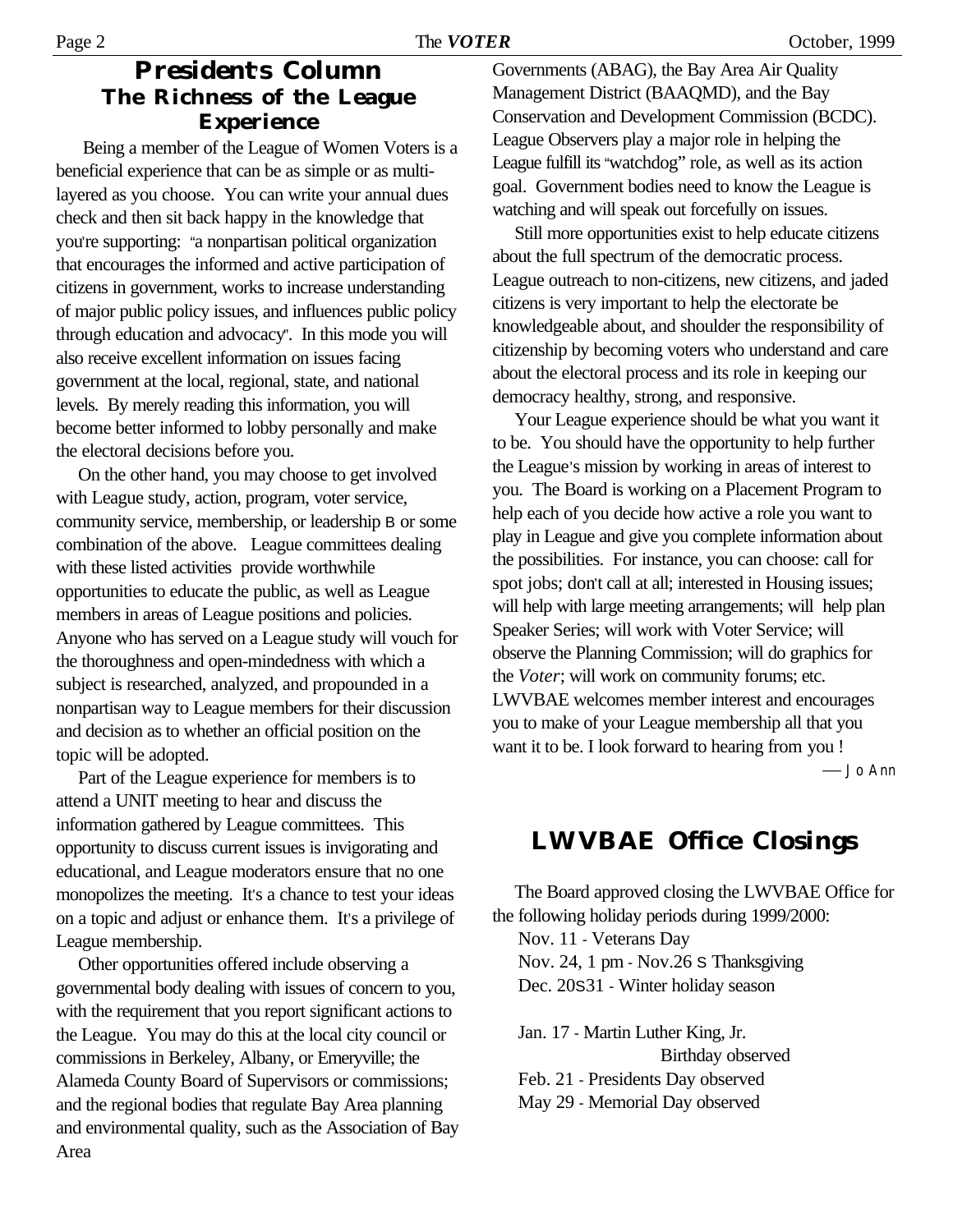#### October, 1999 The *VOTER* Page 3

#### **Board Briefs**

The Board met at a new location, the Emery Bay Clubhouse in Emeryville. Each Board member has a list of members to call for the Fall General Meeting and subsequent events. A motion to close the League office on specific holidays passed. See Page 2 of this *Voter* for the dates. An Ad hoc *Voter* Committee was set up to make recommendations re: readability, access to information, and simple monthly identity. The Community Luncheon was reported as a good success and important beginning for making this an annual fund-raiser. The Board expressed its appreciation and thanks to the Committee.

A campaign to get League information to the community will be crafted and implemented. "Who Represents Berkeley, Albany, and Emeryville" will be updated after the November election and distributed with the December-January *Voter*. Any changes after that will be entered on the League's website and corrected by label on the publication. Speaker Series topics and speakers were announced for November 4 on redistricting and December 16 on family violence. There will be discussion UNITs on housing November 9-10.

Critique of the 2<sup>nd</sup> Draft of the Berkeley General Plan will be in the League office on October 7. A motion passed agreeing to the concept of sending a letter to the BUSD Board re being precise in stating the new retention policy to everyone in Berkeley, including parents, and publicizing this policy early and often. The new Albany Superintendent of Schools will be interviewed. There will be a UCB election re a sports fee in November that the League will help with. The SmartVoter Project is being negotiated with the Alameda County Registrar of Voters. "Building the Future" material sent to LWVC was distributed.

The next regular Board meeting will be Wednesday, October 6, 9 am to noon, at the Emery Bay Clubhouse. -*Violet Feinauer*, Board Secretary

#### **THE LEAGUE OF WOMEN VOTERS — NOT FOR WOMEN ONLY !**

### **UCB Election Needs Volunteers**

Volunteers are needed to monitor a referendum election at Cal on November 9, 10, and 11.The single issue on the ballot will be a student fee increase to raise funds to repair the Recreational Sports Facility and intramural playing fields on campus, as well as to increase funding for club team sports and varsity women's sports.

Compared with the annual ASUC election in April, fewer polling places will be used, polling place hours will be shortened, and the ballot counting will be electronic. The League will be asked to provide at least 50 polling place monitors over the three days. LWVBAE will be paid for this service.

Please call *Sherry Smith* after September 20 if you could do one or more 4-hour shifts on November 9, 10, or 11.

-*Sherry Smith*, UC Election Coordinator

### **Voter Service**

Only Emeryville, of LWVBAE's three cities, will have an election in November, 1999. Three of five City Council seats are in contention. Two incumbents S Ken Bukowski and Nora Davis S are running, plus new candidates Ruth Atkin, Trigvie Derr, and Arthur Hoff. This is a citywide election, with the top three vote-getters being elected. The League will sponsor a candidates' meeting on Thursday, October 7, at 7:30 pm, in the Emeryville City Council Chamber. *Phoebe Watts* and *Sherry Smith* are arranging the meeting. If you would like to help on that night, please call one of them.

-*Phoebe Watts*, Voter Service

### **Health & Welfare Subcommittee Meeting**

The Action subcommittee on Health and Welfare will meet Friday, October 1, at 1:30 pm in the LWVBAE office to bring members an update on Alameda County Welfare Reform (CalWORKS) and the status of Proposition 10 (Families First).

*-Virginia Laurence*, Health/Welfare Director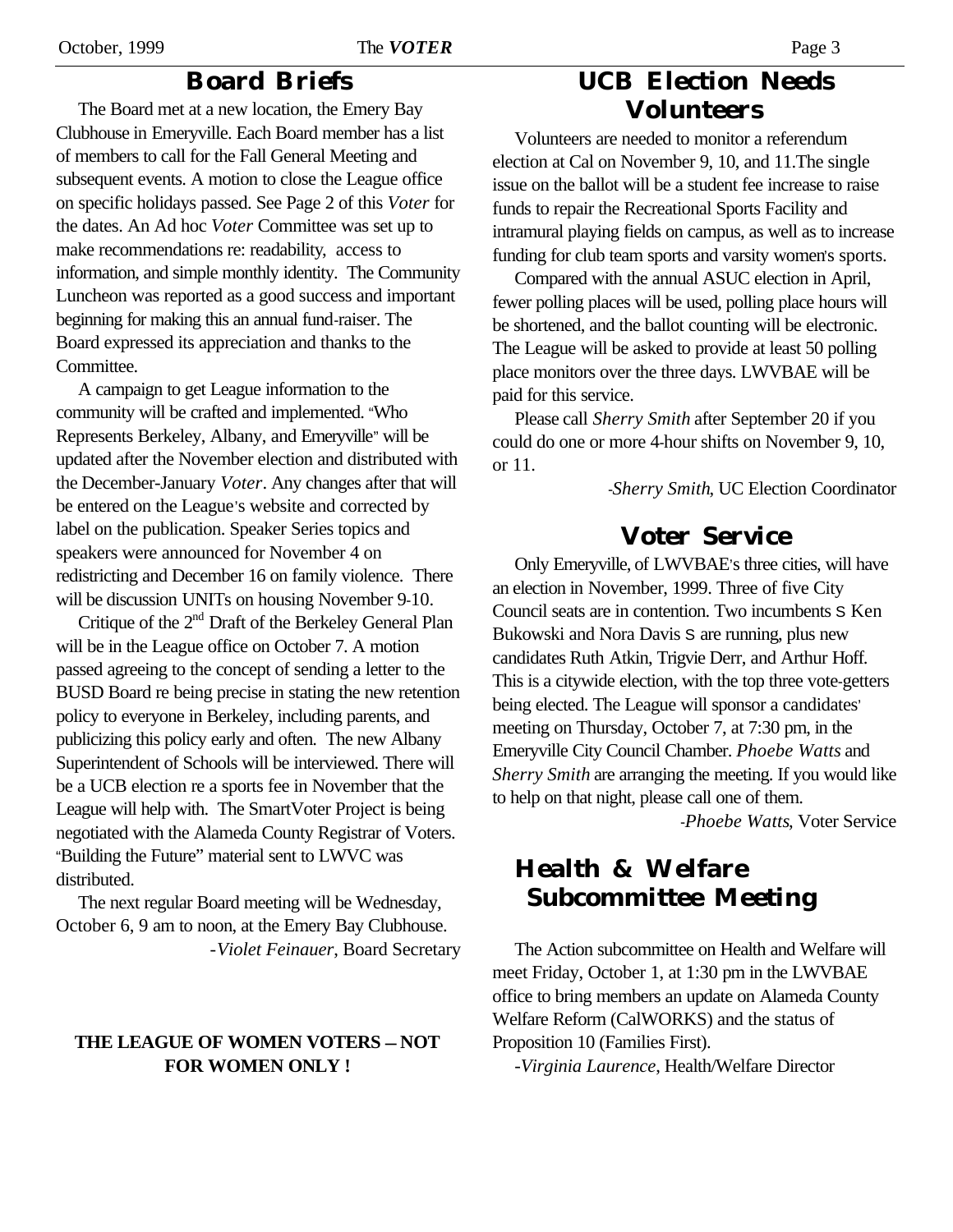### **Inaugural Community Luncheon Well-received**

Thursday, August 26, 1999, will be remembered happily for a long time by those who attended our League's Inaugural Community Luncheon at the Radisson on the Berkeley Marina. The Luncheon Committee's hard work paid off handsomely in good will and League funds, and provided a solid beginning for an activity we hope will be a League tradition.

*Karen Nelson*, Luncheon Committee Chair, met for five months to plan the event with committee members *Ruth Ganong*, Board Director for Albany, *Beth Springston*, Board Director for Emeryville and Treasurer, and *Jo Ann Price*, President; and with *Mary Wainwright*, Development VP, after she came on the new Board and joined the committee in June. Consulting with the Oakland and San Francisco Leagues about their successful annual luncheons, the committee received much good advice.

The choice of speaker could not have been better. The League, the communities, and the University attendees were delighted to hear from former UC Berkeley Chancellor I. Michael Heyman about the personal side of his tenure as Secretary of the Smithsonian Institution in Washington, DC since 1993. League members *Marylyn Coons* (graphic designer) and *Kristina Kai-ming Lim* (teenage artist) played a key role in assuring that the invitations beautifully reflected the spirit of our League. Thanks to everyone who helped to make the luncheon such a success.

Listed below are the Sponsors and Patrons who generously donated to the Luncheon.

**Donors**

|                                                | vww.                  |
|------------------------------------------------|-----------------------|
| Anonymous                                      | Suzanne & Chris McKee |
| Jane Barrett                                   | Kitty McLean          |
| Charlotte Bernardin                            | Allie Norton          |
| <b>Joyce BraySFessler</b>                      | <b>Rachel Rupert</b>  |
| Helen Break                                    | <b>Ruth Scheer</b>    |
| Joy Carlin                                     | Ted Schultz           |
| Peggy Casey                                    | Rosalind Singer       |
| Arrietta Chakos                                | Ladonna Stoppel       |
| Peggy Anne & Bill Davis Ruthann & Clyde Taylor |                       |
| Wilma Jordan                                   | Elsa Trantor          |
| <b>Richard Kassis</b>                          | Lassie Ulman          |
| Barbara Licht                                  | Carol Weinmann        |
| Charlotte Loeb                                 | Alba Witkin           |
| Kim Longworth                                  |                       |
|                                                |                       |

### **Redistricting After The 2000 Census**

**Speaker Series**: November 4, 10 am-12 noon **Subject**: Redistricting after the 2000 Census **Place**: Berkeley Chinese Community Church, 2117 Acton Street, Classroom Building (1 block west of Sacramento and 1 block south of University Avenue) **Speaker**: Karin MacDonald, UCB - IGS Graduate Student

After the next national Census, California is expected to gain additional seats in Congress due to added population since 1990. At the same time, changes in population distribution within the State will necessitate redrawing of Assembly and Senatorial districts. This will be the start of a highly political process to redraw Congressional, Assembly and Senatorial districts. The parties and their candidates may see redistricting as a way to strengthen or weaken their prospects and are likely to try to influence the process. When judges and commissioners get involved, they may be tempted to support those who appointed them or helped them get their jobs.

Karin MacDonald has been studying the process and will help us understand what is likely to unfold. She may also be able to guide us in figuring out how the League can bring more light and less heat to the subject. Please join us and BRING A FRIEND.

The church is wheelchair accessible and is served by AC Transit buses #67 and #51, among others. The church also has a large parking lot, with spaces reserved for disabled drivers.

-*Jean Safir*, Program VP



#### **Patrons**

Denny Abrams Ginger and Moshe Alafi The GUS Team The Peralta Community College Dist. Board *Jo Ann* & Buford *Price*

-(Continued at right)

Floral Centerpiece by Lee's Florist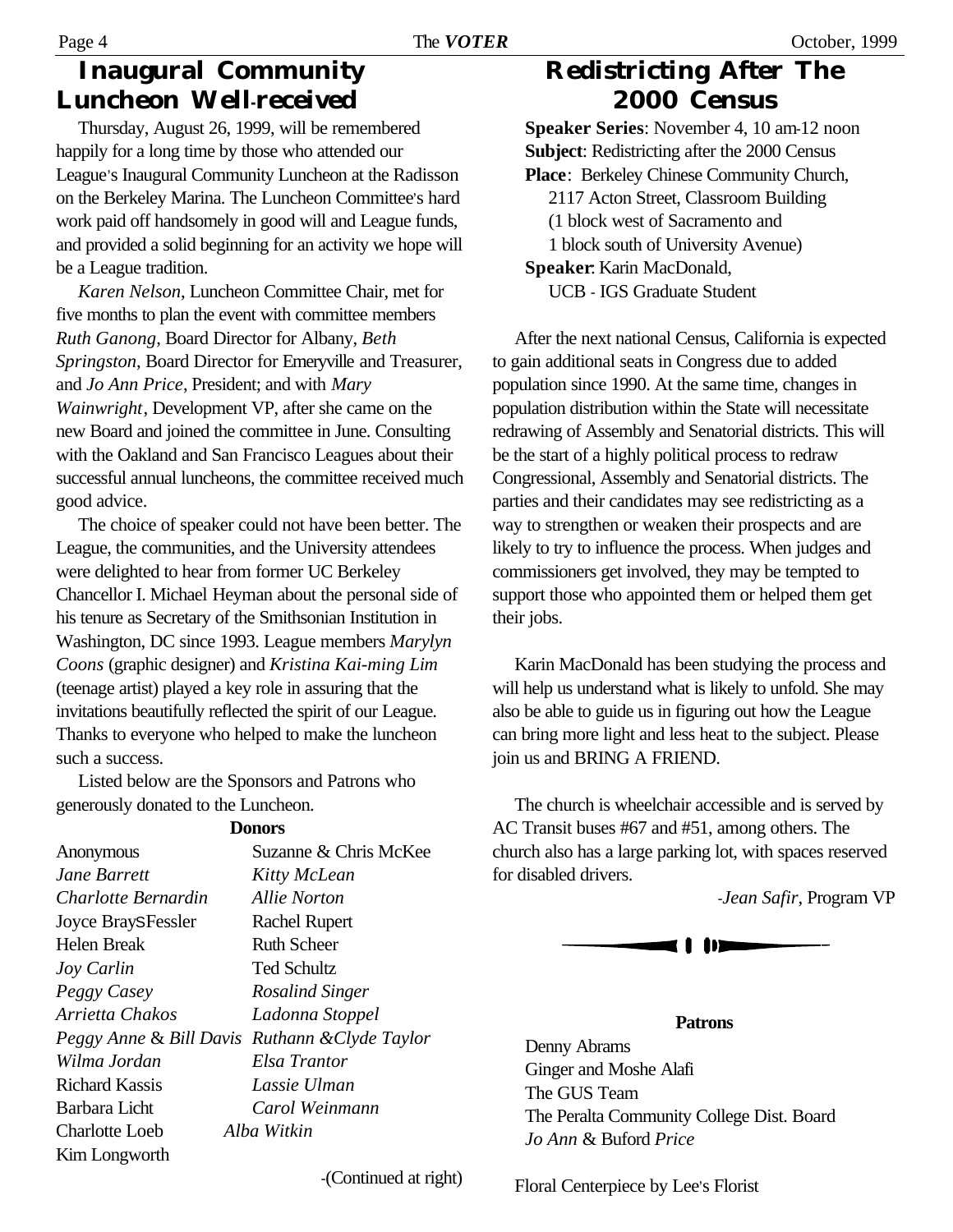#### **Warm Words of Praise For The League from Berkeley's Mayor**

Following are the gracious words of welcome and praise offered to the community gathered at LWVBAE's Community Luncheon on August 26.

"It is my great pleasure on behalf of the City of Berkeley to welcome you here today to the League of Women Voters' First Community Luncheon, an event which we hope will be repeated year after year for years to come. It is great to see such a fine turn-out on this warm summer afternoon — great, not only because this is a wonderful event, but because the City of Berkeley gets a percentage of the gross revenue taken in by this hotel! So, thank you for coming, and please, come again anytime and bring several friends. Mayors do have to keep an eye on the bottom line!

"This afternoon promises to be very pleasant indeed friends we haven't connected with for a while, interesting conversation, good food and the opportunity to hear the thoughtful remarks of a world-renowned Berkeley resident...

"It has always been true that cities faced extraordinarily difficult problems and challenges. Today, these problems and challenges seem to be more complex than ever before. The policies of Washington and Sacramento are played out not in the offices and halls of those policy makers, but instead the results are right here on our streets and I know, first-hand in my office. The problems cross jurisdictional lines between cities, counties, and states and their solutions require the partnership of everyone working together from individual neighborhoods to the Congress, from the corner store to the CEOs of giant corporations.

"Fortunately, in this great mass of complexities we have a dedicated group of mostly women, but some men as well, who voluntarily help us keep it all straight, not only getting our facts straight, but keeping our processes honest and lawful. Very wisely, but sometimes much to our great consternation, this group of dedicated people keeps above the fray. They plan events where we can learn, but also where we can come together in fellowship, and also learn, and contribute to the process of building community at the same time. That dedicated, committed, watch-dog group is, of course, the League of Women Voters. I'd like to conclude my remarks by asking you to applaud -(Continued at right)

#### "**City Conversations**" **Examines Berkeley**'**s Boards and Commissions**

Hundreds of Berkeley citizens are asked each year to advise the city of Berkeley. Do the dozens of boards and commissions on which they serve provide the most effective means of citizen participation? Do the City Council and city staff listen to their recommendations?

"City Conversations," produced by LWVBAE, began its second season of 30-minute video programs with a look at Berkeley's boards and commissions. Tuesday, September 14, Sherry Kelly, Berkeley City Clerk, and Mary Ann McCamant, Vice Chair of the Berkeley Planning Commission, talked with host *Lessly Wikle* about how the commissions work, how they contribute to the Council's decision-making, and how useful they actually are.

Tuesday, September 28, Council Member Kriss Worthington and former City Council member Don Jelinek discussed the effectiveness of this kind of citizen participation. Subsequent programs will involve interviews with a variety of current city commissioners as we continue to explore the relationship between citizens and government.

You can watch "City Conversations" at 6:30 pm just before Berkeley City Council Meetings, Tuesdays on BSTV, Berkeley cable channel 25. It is shown again on Sunday mornings at 8:30 am.

If you've missed our cablecasts, request a video copy of "City Conversations" from the League office. If you have questions, suggestions, or would care to join us in our journey through video communications, call me. We look forward to your input.

-*Jill A. Martinucci*, Video Project Chair



the wonderful people of the League of Women Voters for not only their fine efforts in putting on this event - but also for the excellent work they perform for the community year in and year out. Thank you."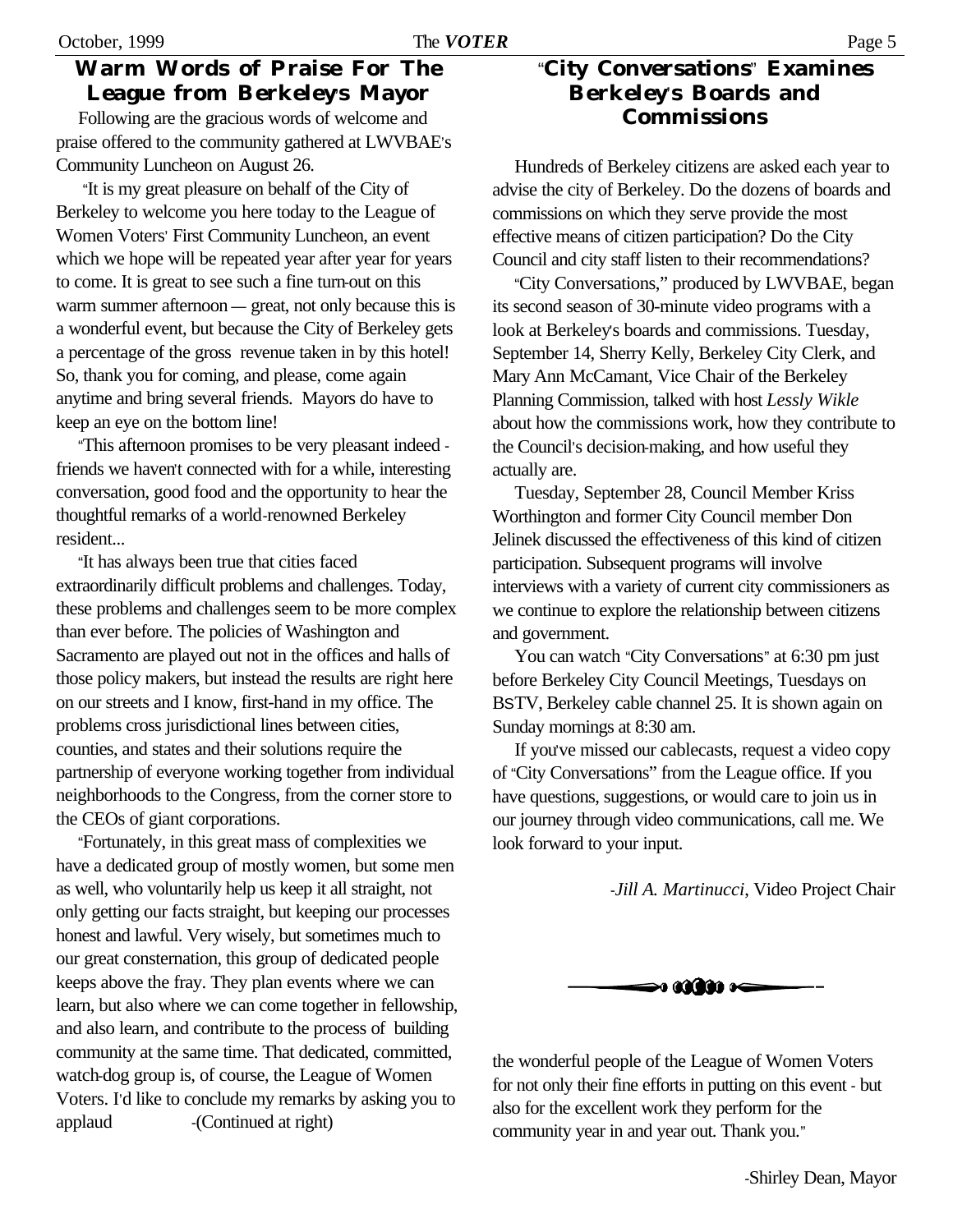### - **Reminder** - **Local Decisions - Regional Impacts September 28 and 30 UNIT Meetings**

The September 1999 *Voter* included a yellow flyer with background and information on LWVBAE UNITs in late September. Please refer to the flyer and to the September section of the October *Voter* Calendar for details. Additionally, the following information from *Yvonne San Jule*, LWV Bay Area Local Decisions/Regional Impacts Study Chair, should be helpful in considering your discussion of the issues at the UNIT meetings.

*Yvonne* writes that, based upon the responses so far from the 21 local Leagues comprising LWVBA and further research, the LWVBA Study Steering Committee is looking at the kinds of institutional arrangements needed to plan and implement regional strategies that can ensure that local decisions will have minimal and appropriate regional impacts rather than detrimental ones. These include:

- Regional urban growth boundaries (UGB) and critical areas protection, with higher and mixed-use developments around transit stops within the UGB.
- Better integration of transportation with regional comprehensive planning and extension of transit access to the currently under-served and transitdependent.
- A regional, affordable housing allocation plan.
- Some form of regional tax base sharing to help equalize the benefits of recent growth in property or sales tax bases.
- Regional review of major development projects, transportation, and open space investments and environmental documents for consistency with regional comprehensive planning.

These UNITs need your considered thought and involvement. Look forward to seeing you there.

-*Jean Safir*, Program VP

The Berkeley Daily Planet of August 20 featured *Masako Yamada* on the front page. *Masako* is shown operating broadcasting equipment during filming of a Berkeley School Board meeting. She also works the Berkeley City Council and Rent Board meetings for BSTV.

*Meda Rechen* has acquired the title of Great Grandmother with the arrival of Trinity Marie Wiedenmeyer in Kansas. Trinity will visit with *Meda* in October.

*Virginia Laurence*, Professor Emeritus, Doctor of Social Welfare, and Licensed Clinical Social Worker Diplomat, has been awarded Pioneer Social Worker of the Year by the National Association of Social Workers at their recent celebration of the Association's 100th Anniversary. *Virginia* was recognized because of her work promoting counseling for students in public schools.

*Charlotte Lichterman*, our League's consultant on women's health issues, was feted by friends and relatives on August 29 in San Leandro at an 80th birthday party hosted by the Oakland/East Bay Chapter of the National Organization of Women. A framed proclamation from Senator Don Perata honored her many accomplishments, including those with the League of Women Voters.

*Marion Luten* broke her hip on the last night of August. She is doing well after surgery. *Dan Luten* followed *Marion* for his own hip surgery the first part of September, but his had been previously scheduled. Both will recuperate at the Elmwood care center.

-*Eleanor Cox*, Correspondence Secretary

### **Donors Through August**

**General Fund** *Elaine Grossberg Harriet Nathan Sally Severance Patricia Spear*

**Foundation** *Doris Fine* Kurt Schoeneman\* *Mary W. Wallmann*

\* Non member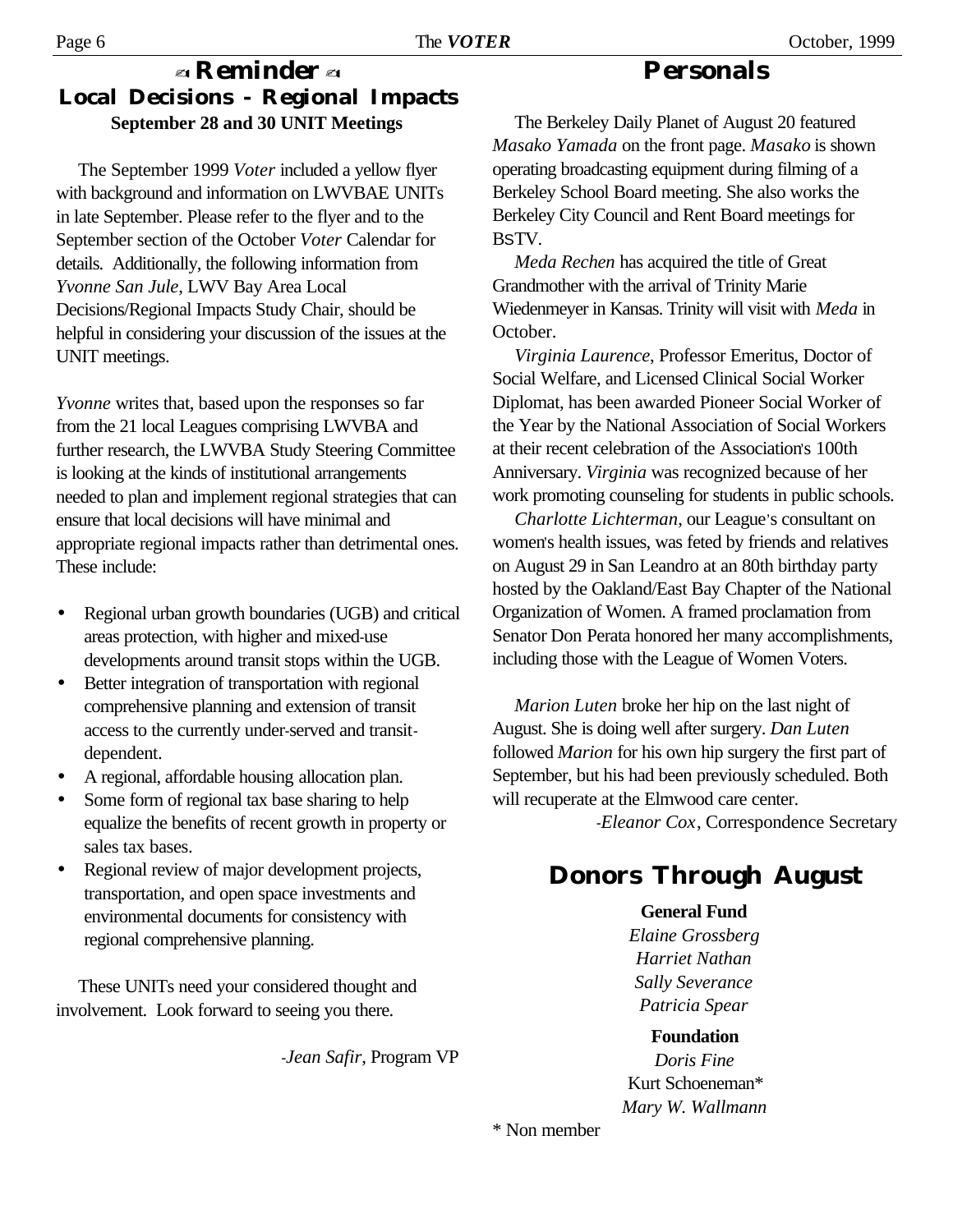#### **Housing Decisions** (continued from Page 1)

industrial, service, and a variety of retail businesses Sin several market places. They have built more than 650 units of housing, almost doubling the population (7,300 in 1999), and developed more than that many jobs. Traffic has remained reasonable, with 2,000 workers who commute taking public transit, and many younger workers find housing in the city. Local merchants, employers, and the City of Emeryville collaborate in funding a free shuttle service that connects several bus lines with AC transit and BART in routes that touch all major activity areas.

Albany is relatively simple to explain for the opposite reasons. It is largely a built-up, bedroom community of 17,770 residents in an area of one square mile, with a stable number of jobs; there are 7,468 housing units, 53% single family housing, of which 54% are rental. Local business is primarily retail. Traffic flows out mornings and in at evening time. The main impacts are on San Pablo and Marin avenues. There are a few infill sites but these are too small for larger multifamily housing. Some secondary units would be possible, but zoning ordinances that require two off-street parking spaces for each unit would have to be changed. The community does not want more density and there are no visible citizen groups pushing for more housing.

Berkeley, a city of 10 square miles, has 108,909 residents (1999 estimate), including more than 12,000 students. Of 46,219 housing units, 45% are single family, 21% 2S4 unit buildings, and 34% buildings of 5 or more units; 56% of all these units are rental. Berkeley has a liberal reputation, but it is a city full of contradictions. Everyone gives lip service to diversity, but no neighborhood wants any additions which might bring economic diversity to them. There is resistance expressed to new multifamily units, because of both the greater density and suggested higher buildings.

Most who work or study here cannot live here for both monetary and supply reasons. Thus the traffic problems along all in-and-out routes are very heavy twice a day, and parking near activity centers for workers or residents is very difficult. Berkeley itself has reasonably good public transit access to its main activity areas but outlying communities don't, so people use their cars to get to town. The City's building permit approval process is twice as expensive and many times as long and tortuous as that in neighboring cities. Few builders are tough and persistent enough, or backed by enough money to live through it. Although Berkeley has added many units in the last ten years, the current planning proposal to increase densities along transit corridors is provoking negative comment.

In order to meet the region's projected population increase, later this year the Association of Bay Area Governments (ABAG) will publish a suggested target or "fair share" of housing to be added in each of these cities over the next ten years . This state-mandated regional planning would help to prevent the disappearance of open space in all California counties by increasing density within incorporated areas. In turn, increased density will increase the tax base of

cities, enliven retail businesses and recreational opportunities, and support increased public transit. That's a cart that follows the horse of density. But it can have these positive effects only if we plan for it. We must:

- develop neighborhoods thoughtfully around hubs that induce walking and face-to-face encounters;
- preserve recreational space near residences;
- encourage aesthetic building designs that complement their architectural surroundings;
- revise city ordinances and procedures to support these changes.

Emeryville appears to have this vision and has acted upon it, while Berkeley and Albany have yet to step up to the plate for full and thoughtful discussion.

Discussion UNITs for the Housing Study will be held on November 9, noon to 2 pm at the Albany Public Library (Marin at Masonic S bag lunches okay), and on November 10 from 7:15-9 pm at the home of *Diana Bilovsky*, 2022 Francisco Street.

-*Suzanne Adams*, Housing Study Chair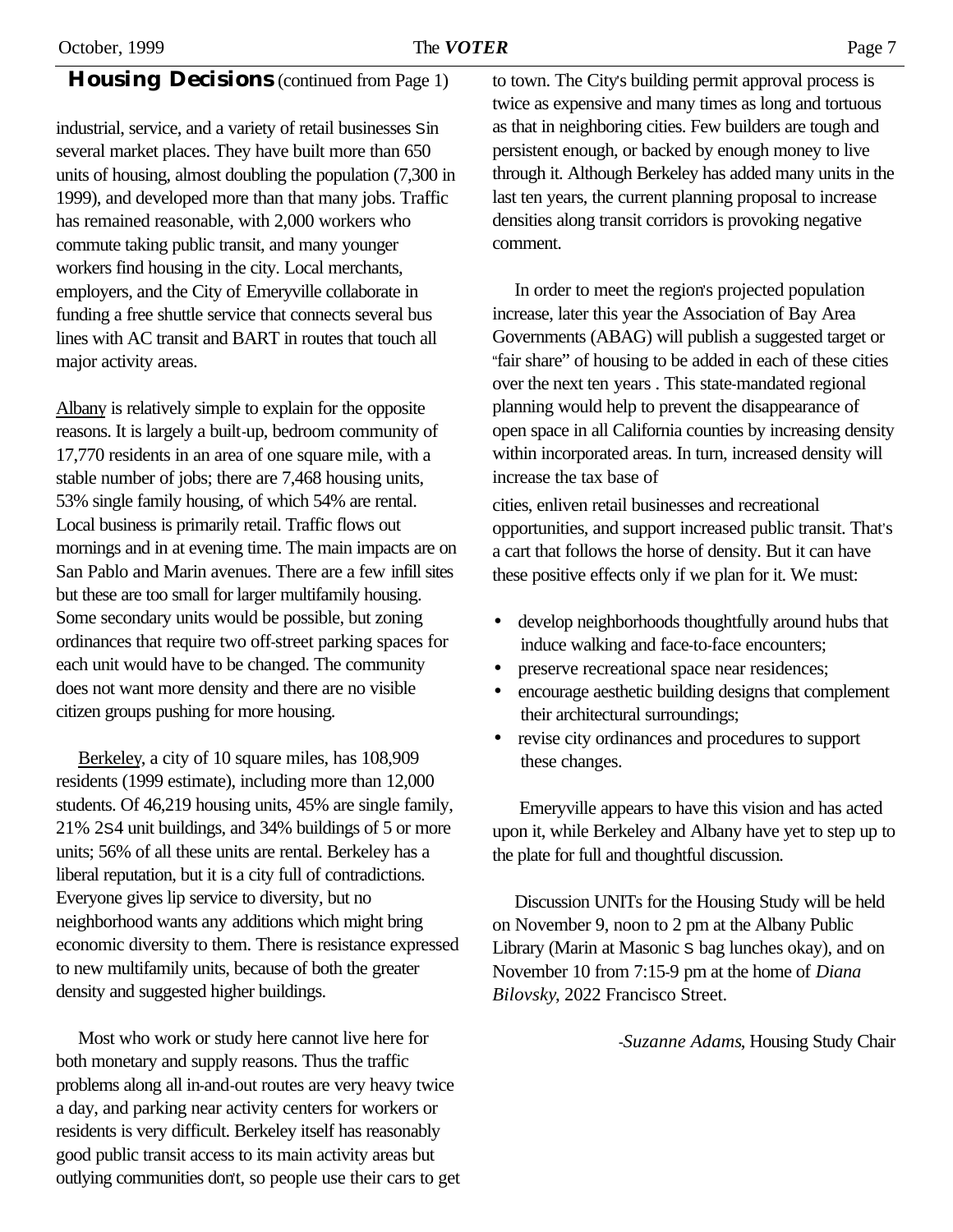#### **FINANCIAL REPORTS TO MEMBERS FOR FISCAL YEAR JULY 1, 1998 TO JUNE 30, 1999**

#### **LEAGUE OF WOMEN VOTERS OF BERKELEY, ALBANY AND EMERYVILLE FUND BALANCES**

| Fund                                       | Balance $7/1/98$            | Receipts       | Disbursements   | <b>Balance 6/30/99</b>      |
|--------------------------------------------|-----------------------------|----------------|-----------------|-----------------------------|
| General Fund*<br>Tribute Fund<br>Endowment | \$55,286<br>5,021<br>39,100 | \$52,557<br>75 | \$40,548<br>670 | \$67,295<br>4,426<br>39,100 |
| <b>TOTAL Funds</b>                         | \$99,407                    | \$52,632       | \$41,218        | \$110,821                   |

\* General Fund includes Current Operating Fund, Lease Deposit, and Misc. Assets

#### **COMBINED ASSETS**

|                         | On $7/1/98$        | Increase or<br>(Decrease) | On 6/30/99   |
|-------------------------|--------------------|---------------------------|--------------|
| <b>Checking Account</b> | \$4,717            | \$ (1, 724)               | 2,993<br>\$. |
| Money Market Fund       | 31,422             | 6,207                     | 37,629       |
| Benham GNMA Fund        | 30,744             | 953                       | 31,697       |
| AmerCent. Eq Growth     | 30,864             | 5,885                     | 36,749       |
| Other Assets*           | $\overline{1,660}$ | 93                        | 1,753        |
| <b>FUND BALANCES</b>    | \$99,407           | \$11,414                  | \$110,821    |

\* Other Assets includes Stamps, Post office Deposit, Lease Deposit, Computer value, etc.

*Ginette Polak*, 1998/99 Treasurer

#### **LEAGUE OF WOMEN VOTERS OF BERKELEY FOUNDATION FUND BALANCES**

|                                                                                                  | Balance 7/1/98                        | Changes                                                                          |                      | <b>Balance 6/30/99</b>         |     |
|--------------------------------------------------------------------------------------------------|---------------------------------------|----------------------------------------------------------------------------------|----------------------|--------------------------------|-----|
| <b>Checking Accounts</b><br><b>Money Market</b><br>AmerCent. Income/Growth<br>AmerCent. Balanced | \$3,240<br>10,625<br>29,435<br>17,193 | Contributions $+$ \$3,154<br>Investments $+$<br>To LWVBAE -<br>To Sec. State $-$ | 7,070<br>8,834<br>10 | S<br>7,986<br>34,996<br>18,234 | 657 |
| <b>FUND BALANCES</b>                                                                             | \$60,493                              | Increase                                                                         | \$1,380              | \$61,873                       |     |

*Heidi Gillies*, 1998/99 Treasurer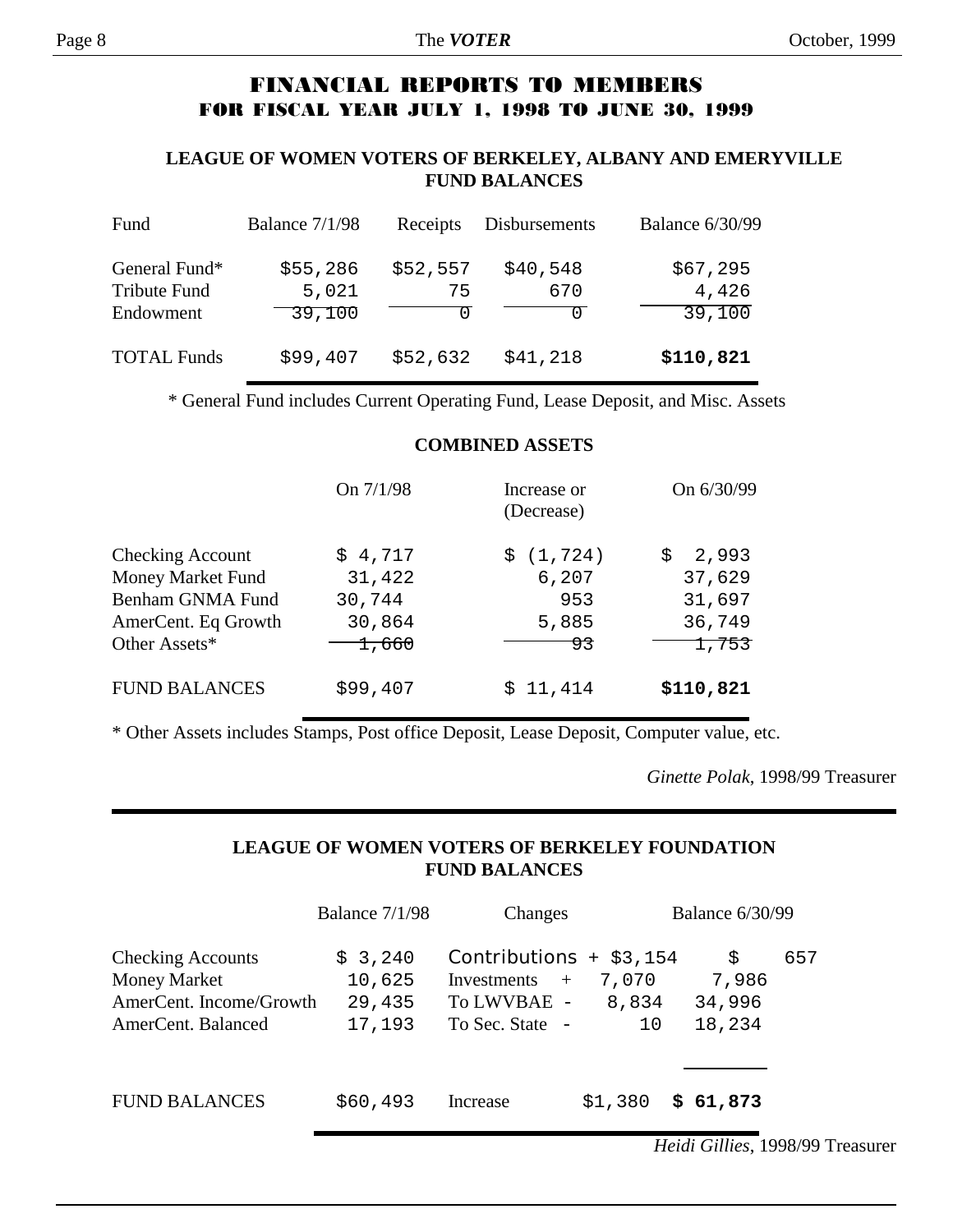#### October, 1999 **Page 9** The *VOTER* Page 9 **League News: LWVUS, LWVC, LWVBA**

#### **LWVUS Information**

#### • **Student Rebate Program**

Begun after the 1996 national convention as a pilot program, the LWVUS Student Rebate Program is now fully available and rebates \$11 per bona fide local student member. Criteria: the member must be an undergraduate or post-graduate student at least half time at an accredited institution.

#### • **Future of the League of Women Voters**

The culmination of the League-wide, more than twoyear future planning process will be included as the centerfold in the September/October "National VOTER". It emphasizes impact, visibility, and organizational development as tools to bring about the League's strategic vision of helping citizens to fulfill the promise of democracy.

• **LWVEd Fund Decision to be 501(h) S a Lobbying Organization**

The 501(h) election does not affect the LWVEF's status as a  $501(c)(3)$  charitable organization or the tax deductibility of contributions to the LWVEF. The law gives charities that have made the 501(h) election greater latitude to educate the public on issues, including those that are the subject of legislative action, without classifying those expenditures as lobbying. Under the election, lobbying is measured by the organization's expenditures, not by its overall effort.

#### **LWVC Items**

#### • **Free Air Time for Candidates**

LWVC has been invited again to partner with the California Channel to tape interviews of all bona fide candidates for the March 2000 California Presidential Primary. League members will conduct the interviews, with all candidates being asked the same questions within the same time frame. The LWVC Board will develop the questions in cooperation with the California Channel. The videotapes will be made available to all cable stations requesting them, and audio tapes will be provided to public radio stations. Providing free air time to all bona fide candidates furthers the League's goal of campaign finance reform.

#### • **SmartVoter**

The State Board reaffirmed its commitment to SmartVoter in July. The hope is that all Leagues will decide to work with SmartVoter to increase the opportunity for all voters to be informed fully via the Internet.

#### • **"Log On, Sign Up" for College Students**

In San Mateo County, the Elections Office has joined with the California Voter Foundation and the LWVEd Fund to create a new opportunity for college students to become voters. San Mateo County has arranged for Internet Providers (ISPs) and colleges to add a link to the National Voter Registration Form. Internet users can download the form, fill in the blanks, and mail it to the California Secretary of State's Office.

#### • **William and Flora Hewlett Foundation Grant to LWVC of \$300,000**

LWVC applied to the William and Flora Hewlett Foundation for a grant to help build League capacity and infrastructure in the context of informing communities about sustainability**.** The Foundation awarded LWVC \$300,000 over three years to enhance the work of the entire League while moving forward on our Issue for Emphasis: Sustainability. The first year's effort will include web site work geared particularly to younger citizens and diverse constituencies, as a way to increase awareness of public policy issues among members of society that the League does not readily reach.In the second and third years, the Foundation has challenged the League to match a total of \$150,000 to demonstrate we are eager to participate in this building effort as we continue our important public policy work.

#### • **LWVC Resource Directory**

The new and useful LWVC "Resource Directory" is now in the LWVBAE office for Board and members' use.

#### **LWV Bay Area Briefs**

#### • **Dot Nelson Award**

The first recipient is Arliss Ungar of the LWV Diablo Valley. A member of the LWVBA Water Committee for over twenty years, she played a critical role in Bay Area action and represented LWVBA on the San Francisco Estuary Project Management Committee.

-(Continued on Page 10)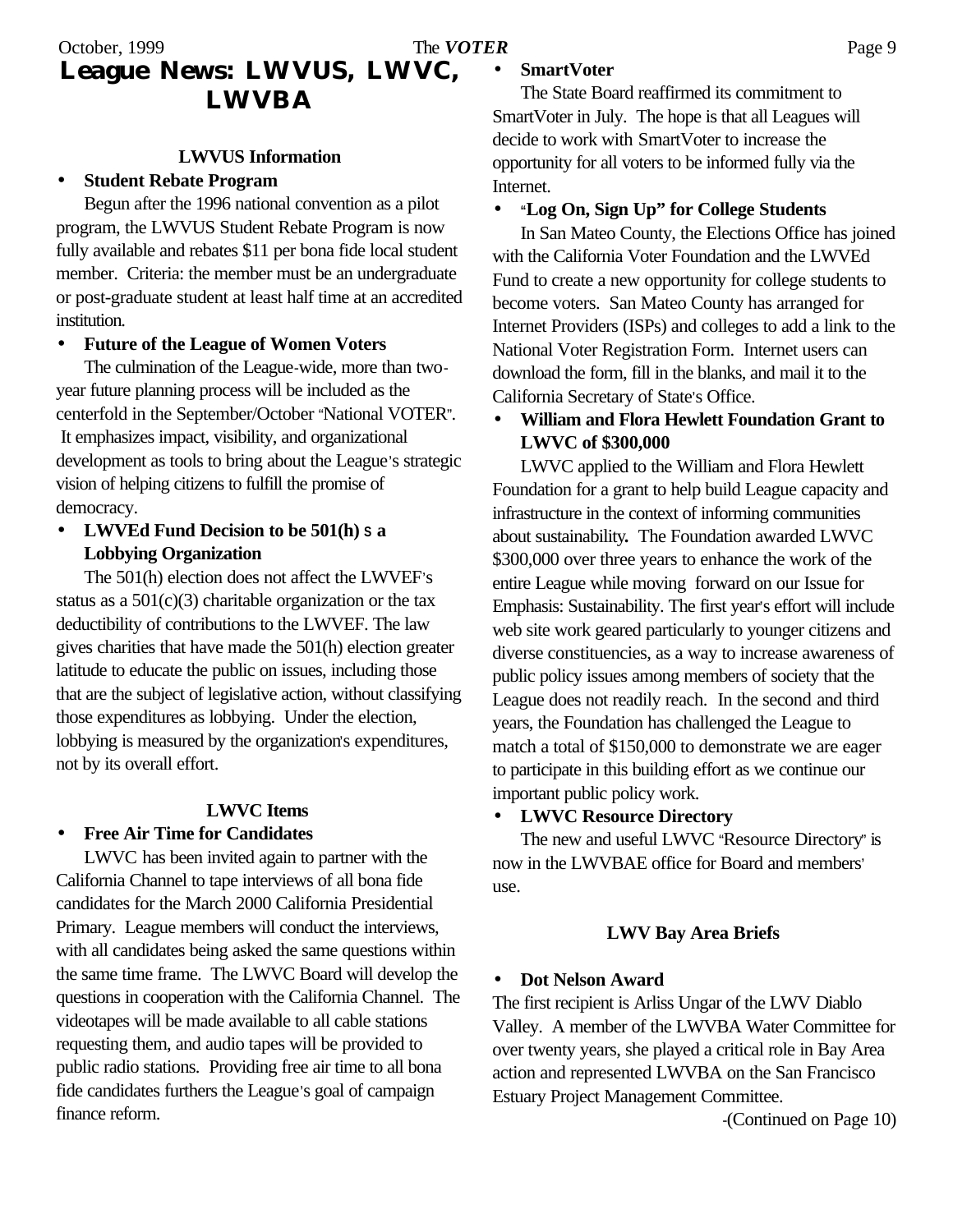#### **League News** (Continued from page 9)

#### • **Bay Area "Decision Makers "**

This LWVBA publication will be printed free by California Casualty and available at Know Your Bay Area Day. It is a perfect resource to use as a PR gift for government officials and community organizations in every League's area.It will also be available on LWVBAE's web site and will be updated there as necessary.

#### • **Letter of Commendation to Mayor Willie Brown**

A letter of commendation to San Francisco Mayor Brown is being sent to thank him for his leadership in creating a regional transportation hub at the San Francisco Transbay Terminal. The letter will also include an urgent reminder that the Final EIS/R on the Cal Train Extension Project needs to be completed. It is now more than a year overdue.

(From LWVUS, LWVC, and LWVBA sources) -*Jo Ann B. Price*, President

### **"Not for Ourselves Alone: the Story of Elizabeth Cady Stanton and Susan B. Anthony"**

KQED, Channel 9 (PBS) will air this exciting new documentary by Ken Burns on **November 7 and 8**. You may remember Burns as the documentary film maker and producer who brilliantly brought "The Civil War" and "baseball" into the nation's living rooms.

Elizabeth Cady Stanton and Susan B. Anthony were two of the most influential citizens our country has known. They fought for over 50 years to repeal laws that allowed slavery and barred all women from public speaking professions, property ownership, child custody, and the vote. Women were enfranchised in 1920 by the 19<sup>th</sup> Amendment to the Constitution, more than a decade after the deaths of Stanton and Anthony, and 144 years after the Declaration of Independence. Information from LWVUS says: "The film illustrates how the woman suffrage amendment has served to shape contemporary social and economic trends, and why it was such an important landmark in United States history."

**Waterfront Update**

 The League has followed the progress for an East Bay Shoreline State Park since spring of l983. At that time, Santa Fe Railroad (later Catellus) had proposed massive hotel and condominium development in the cities of Emeryville, Berkeley, and Albany. Last year the East Bay Regional Park District completed the purchase of 5 miles of shoreline, making the park land secure. A further step has now been taken as California Transportation Commission has awarded Berkeley \$3 million to build an 800Sfoot bridge over IS80 west of Aquatic Park to the natural shoreline. The City will add \$1.4 million. The bridge will have two 4-foot bike lanes and a 5Sfoot wheel chair and pedestrian lane.

The East Bay Regional Park District supported Berkeley's bid to connect the natural shoreline with urban amenities, especially the thriving 4th Street shops. The bridge will be built on empty land on the west side of the freeway and lowered into place. The opening will be December 2000 .

While progress has been slow, the steady and constant action by many groups and individuals including the League has made it possible. It is proof that citizen action can truly get results.

-*Meda Rechen*, Waterfront Consultant

### **Thanks, Tom !**

Thomas Jefferson, the third President of the United States and the author of the Declaration of Independence, has left a formidable legacy to the nation in many areas including government, architecture, invention, law, and politics. He also offered sage personal advice as exemplified in the following rules he wrote in a letter to a young relative. (His order.)

- Never put off till tomorrow what you can do today.
- Never trouble another for what you can do for yourself.
- Never buy what you do not want because it is cheap.
- We never repent of having eaten too little.
- Nothing is troublesome that we do willingly.
- Take things always by their smooth handle.
- When angry, count ten before you speak; if very angry, a hundred.

This is excellent advice no matter the year or century,

and applicable in professional or personal life. Thanks, Tom! -*JBP* 

-*Jo Ann B. Price*, President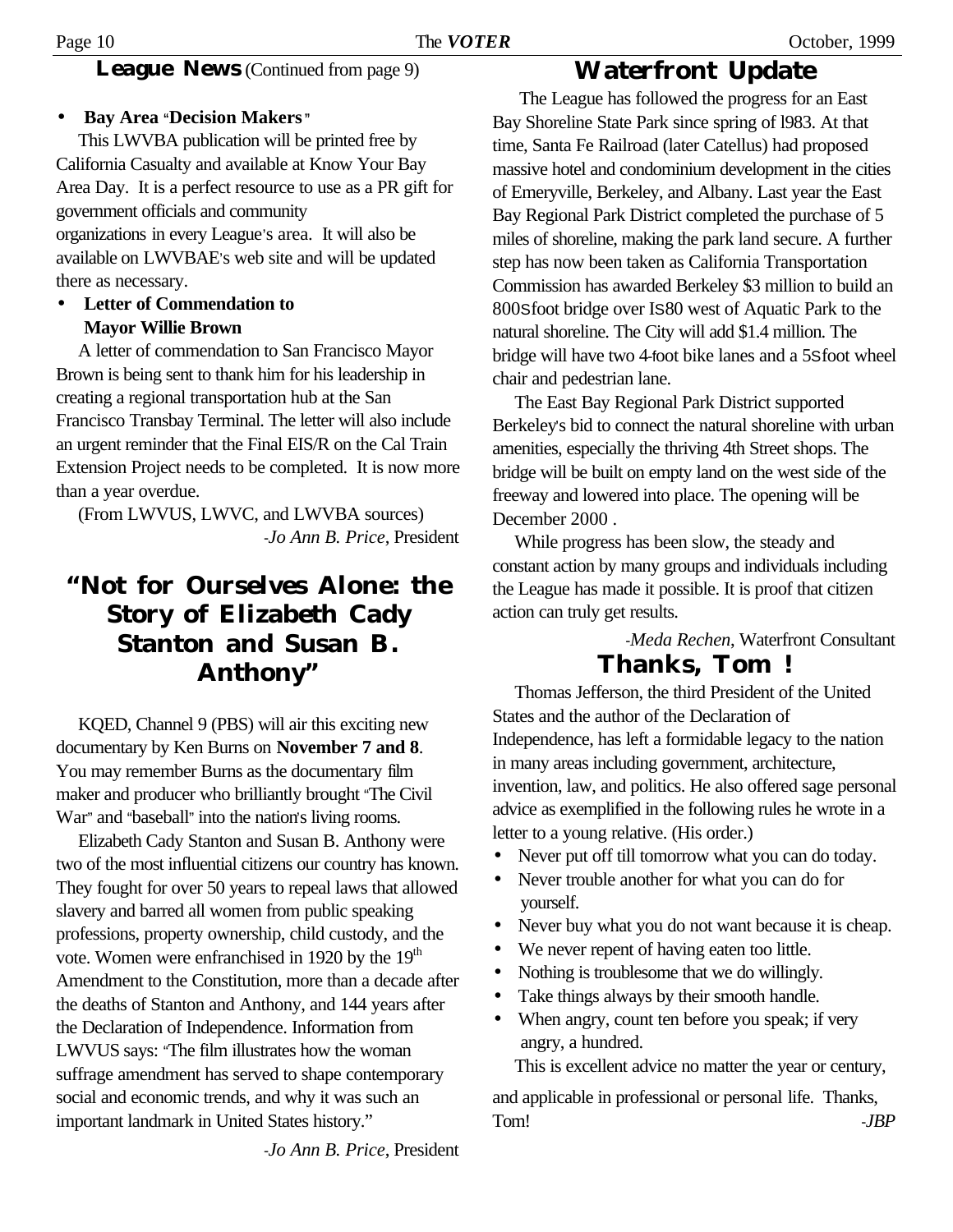### **Action Notes**

- The September 7 BSTV program on Berkeley's new General Plan, announced in the past *Voter*, was canceled because the Plan's second draft is not to be ready until October 1. All interested League members are urged to get a copy of the second draft of the plan from the Planning Department at 2118 Milvia Street, or read it in the library, or at the League office, and come to a meeting at the League office to discuss it on Thursday, October 7, from 10:30 am until noon.
- The Alameda County Children and Families First Commission has now been appointed by the County Board of Supervisors, to implement a system of information and services to promote, support, and optimize early childhood development from prenatal to five years of age. Money is provided by Proposition 10, the tobacco tax, and Alameda County is expected to receive about \$20 million annually. Program areas include child care, parenting, tobacco and substance abuse prevention, social services and health care. Chaired by Supervisor Wilma Chan, the nine-member commission includes two Berkeley residents: Linda Olivenbaum, former director of Lakeshore Children's Center, and Rocio de Mateo Smith, executive director of the Developmental Disabilities Area Board 5. Information on the program can be found on the web at <www.ackids.org>. All League members interested in this program and related issues are invited to a meeting in the League office on Friday, October 1, at 1:30 pm.
- Education was adopted by the state League convention as an Issue for Emphasis for the coming two years. Fortunately, we have a wonderful source of information on education policy issues - EdSource. An independent, non-profit organization, it was formed 22 years ago by the LWVC, the American Association of University Women of CA, and the state PTA. It has become a trusted source of nonpartisan, objectively analyzed, clearly written information on California's K-12 policy and school improvement issues. Governed by a diverse 19 member Board of Directors, it includes seats for the founders. Our current League representatives are Gail Dryden, State President, and Mary Lynne Ishikawa, Social Policy Director.

-(Continued at right)

### **Albany News**

• Gary Mills, the new school superintendent has arrived, and enthusiasm and energy permeate the new administrative leaders in the Albany Schools. In spite of the difficulties of closing and tearing down the high school because of earthquake dangers, and an expanded elementary population necessitating the building of a new middle school, the future looks bright.

 In late August, the State Allocation Board gave the go-ahead approval to rebuild the high school, providing \$20.6 million of the required \$31 million. In 1994, Albany voters passed a bond issue that will make up the difference and eventually provide some additional money for modernization of the elementary schools.

 The new superintendent's emphasis will be on communicating with the community, particularly on curriculum development and coordination. Gloria Galindo is the new principal at Albany High School. She is assisted by two new assistant principals, Randall Booker and Amy Hansen. The new middle school principal is Mark Stephenson.

• Homeless people living in the Albany landfill area have been moved out of fears for their safety from the poorly constructed landfill. Albany worked closely with an Oakland agency called Operation Dignity, which provided counseling and placement for many of the residents. The city also provided temporary dormitories for the residents near Golden Gate Fields. The East Bay Regional Park District will eventually manage the area, but it must be made safe first.

## **-***Ruth Ganong*, Albany Director

EdSource issues eight or more publications annually; holds an annual spring conference open to the public in northern and southern California; has two Web sites and an informal telephone and e-mail information and referral service. In 1998, it developed a comprehensive Handbook for Understanding California's School Improvement Issues, targeted to community leaders. Individuals making presentations on current education policy issues will find it a source of helpful information. You may contact EdSource at 4151 Middlefield Road, Suite 100, Palo Alto, CA 94303-4743, call 650-857- 9618, or reach them on the Web at <www.edsource.org>. -*Lois Brubeck*, Action VP

 $\overline{a}$